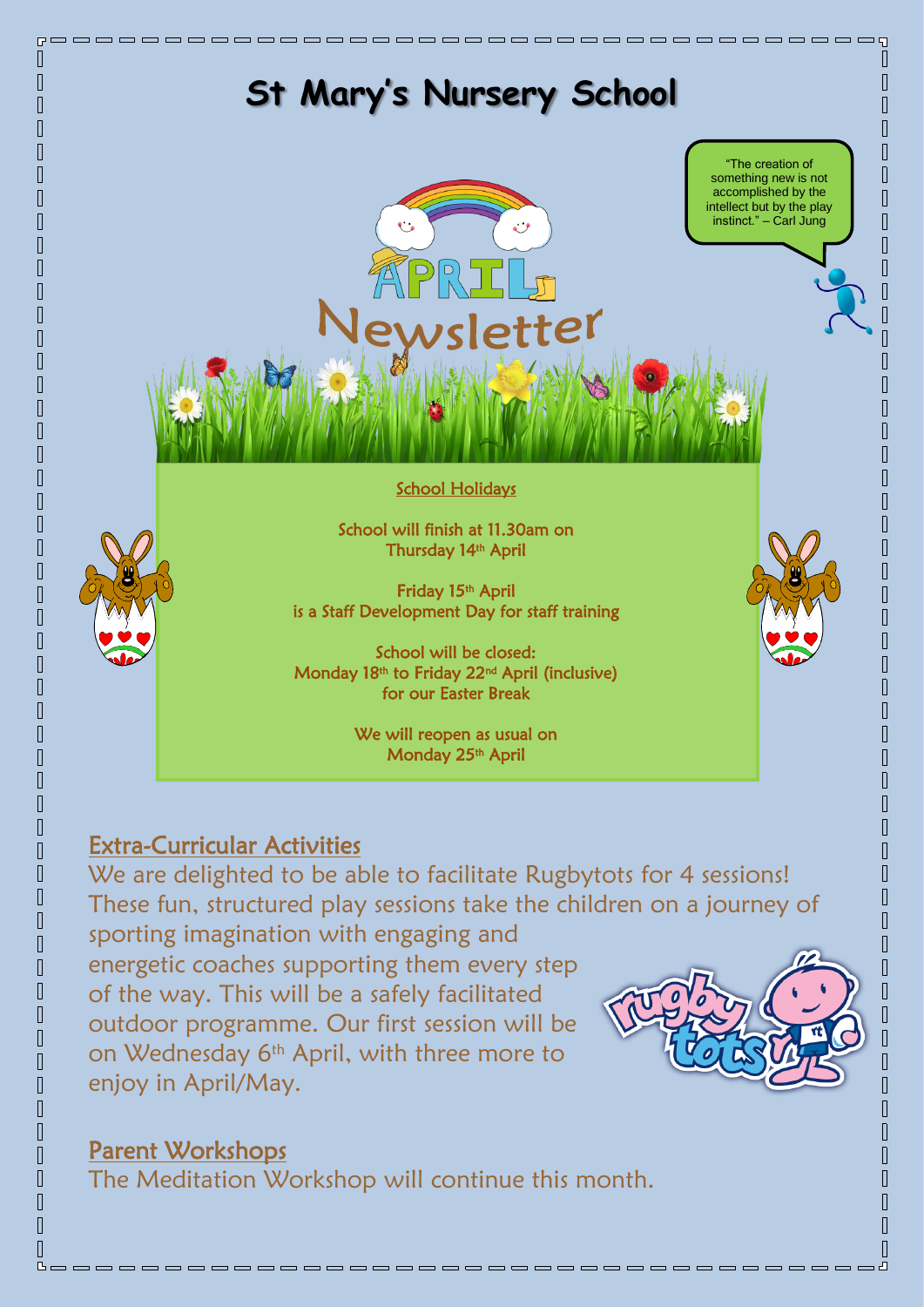### Road Traffic Awareness

Safety on the farm and in the countryside shall be developed. Lots of discussions around dangerous farm machinery and the importance of washing your hands after touching animals, soil etc shall be encouraged.

# Curriculum Matters:

#### Maths for the month

This month's colour is brown. We will be mixing the primary colours to mix brown – so expect messy hands and uniforms! Encourage your child to look out for this colour and shape in their environment. Our shape for this month is oval  $\bullet$ 

# Topics for the month



The topic for this month is The Farm. The children will be exploring the concepts of heavy / light. We will also be discussing taller / shorter, modelling the language



and fostering their use of mathematical language.

Lots of activities shall involve produce from the farm: chopping vegetables in the house corner, making soup / butter, and exploring the ideas of where yoghurt, milk, pasta etc comes from. Lots of language / activities will continue to centre around changes: seasons, how food changes when cooked, animals change when they grow etc.



We will have good fun before our Easter Break taking part in some traditional activities!



The Time to Talk programme is ongoing and we are developing their listening and turn-taking skills. Friendships are being fostered and nurtured, and respect for ourselves, others and living things are being promoted. Overall body management skills are continually being developed. As always we are also ensuring that all this learning is enjoyable and fun for our children.